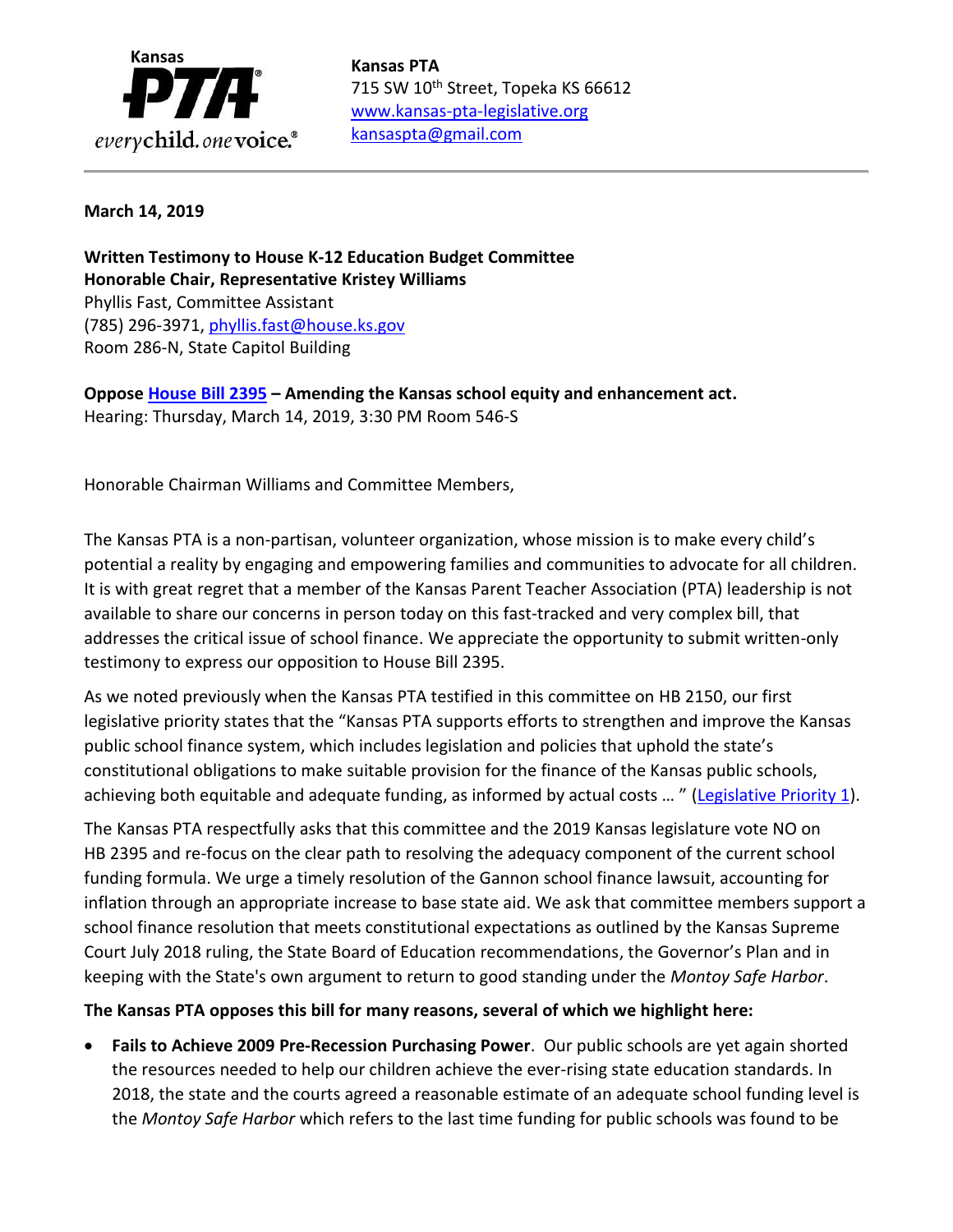constitutionally adequate. Thus, the working definition of adequacy in Kansas currently is the amount of money that should have been appropriated in 2010 based on the statutory settlement in the Montoy case, adjusted for inflation. The Governor's Plan comes reasonably close to achieving this funding level, reaching \$4,484 million by 2023 in funding for major state aid programs (foundation aid, special education aid and local option budget state aid), compared to the equivalent purchasing power in 2009 of \$4,591 million [\(KASB, 2019\)](https://kasb.org/blog/five-reasons-to-support-the-state-board-and-governors-school-finance-proposal-sb-44-and-hb-2978/). However, House Bill 2395 does not reach for safe harbor and repeals the automatic base state aid adjustment indexed to the Midwest consumer price index following the phase-in period.

- **Fails Students with Disabilities**. The special educational needs of our children with disabilities are seriously jeopardized, driven by a policy change that is in violation of the Individuals with Disabilities Education Act. This bill eliminates the statutory target of funding special education state aid at 92% of excess cost. Essentially, the legislature is giving itself permission to underfund special education and to determine funding levels based on the politics of tax policy rather than actual costs of providing every child with equitable opportunity to become college and career ready. Kansas PTA advocates for "solutions to fully fund state and federal educational mandates, including special education..." ([Legislative Priority 1b\)](http://www.kansas-pta-legislative.org/?q=legislative-priorities) and opposes this effort to repeal the 92% target.
- **Fails English Language Learners**. This bill cuts off aid to English language learners at the end of four years, regardless of students' learning needs to achieve state education standards. Again, the legislature is giving itself permission to underfund learners with special needs and to determine funding levels based on self-determined availability of dollars rather than actual costs of providing every child with equitable opportunity to become college and career ready. Foundational to the KS PTA legislative platform is the commitment to "equitable access to quality education that provides all Kansas children the opportunity to make significant growth toward and to achieve the state education standards" [\(Legislative Platform & Priorities, 2018-2019\)](http://www.kansas-pta-legislative.org/?q=legislative-priorities).
- **Authorizes Vouchers**. Even with the changes made from HB 2150, requiring a principal's report of bullying, this section of the bill is still problematic. First and foremost, this remains a voucher program. Kansas PTA "opposes the use of vouchers, scholarships, or tax credits toward the tuition of non-public schools, with the authority to discriminate in admissions, provide sectarian religious instruction using public funds and operate under different rules of transparency and accountability than public schools" ([Legislative Priority 4\)](http://www.kansas-pta-legislative.org/?q=legislative-priorities). Vouchers give choice to private non-public schools, not to parents and students. Private/non-public schools by definition can be selective about who they choose to admit and to reject. This bill would allow for taxpayer dollars to be re-routed to schools which are not required to serve all Kansas children. Non-public schools' can exclude those bullied youth whose educational needs are most resource intensive or who do not meet specific ethnic, religious, academic, athletic or other expectations. Further, this program allows the bully to continue victimizing peers, while putting the burden of change onto the victim. If someone is compelled to leave their school, why would the bullied be the one to go? As parents, we expect our legislators to provide our public schools with the resources needed to help all children learn to resolve conflict constructively and respectfully. We do not expect our legislators to establish policy that empowers bullies to push our children out of their neighborhood schools and *essentially teach our children* to instead run away from their problems.
- **Undermines Meaningful Accountability**. This bill fails to recognize the accountability models established by the State Board of Education and the Department of Education. Under the